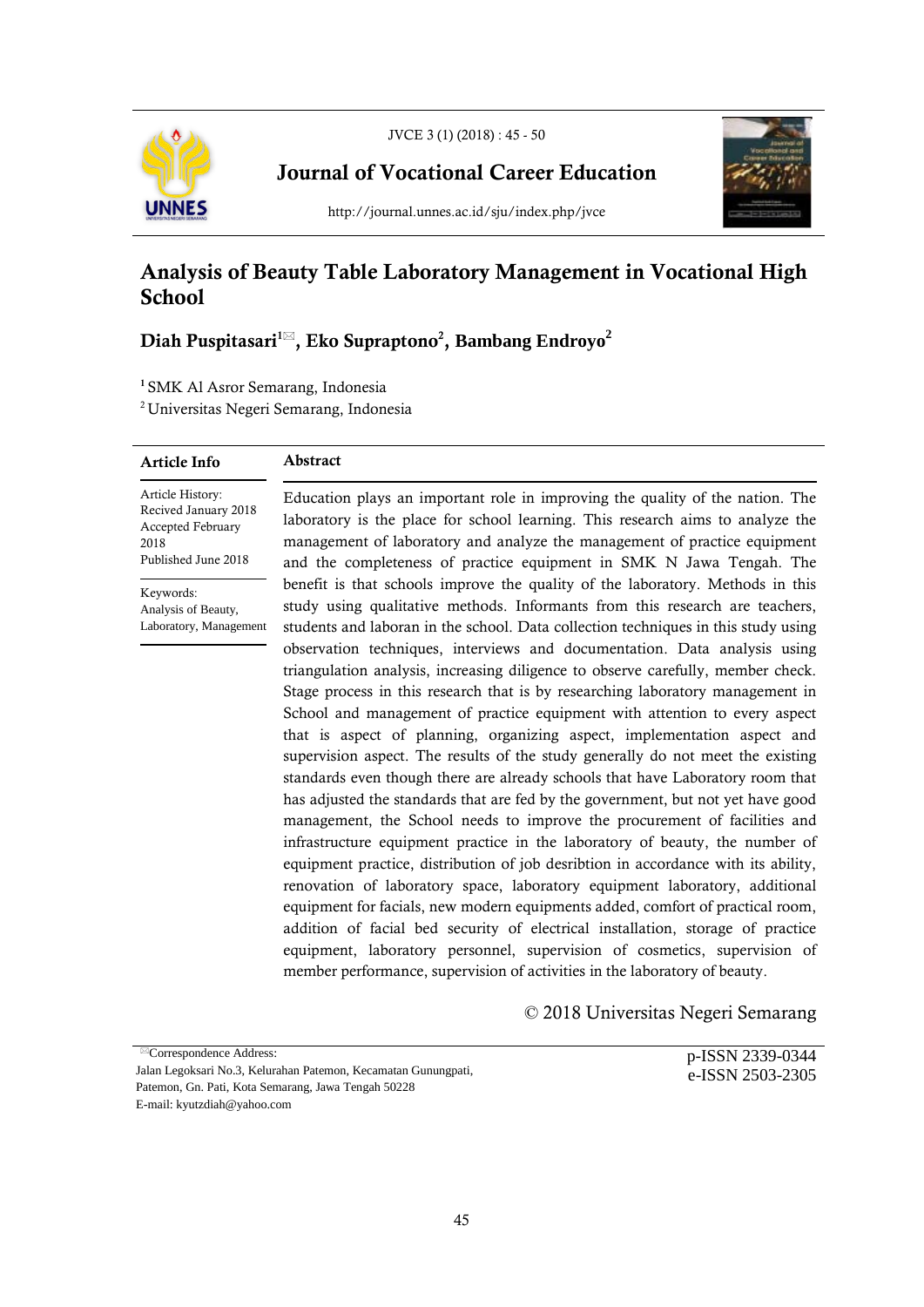### INTRODUCTION

Education plays an important role for improving the quality of the nation. Educational stakeholders are working to improve the quality of education in order to compete in the labor market. Education is a conscious and planned effort to create an atmosphere of learning and learning process so that learners actively develop their potential to have spiritual power of religion, self-control, personality, intelligence, noble character, as well as the necessary skills of him / her, society, nation and state - Undang No.20, Paragraph 1, Year 2003). Therefore, education has an important role in creating professional human resources in the field.

The main function of the laboratory in SMK Tata Beauty is as a means of supporting student practice. According to Avi Hofstein (2003), science educators have suggested that the benefits are rich when learning is carried out in a laboratory.

Many vocational high school students are faced with practical aspects because the curriculum of SMK is formulated more dominant practice ratios are 70% practice and 30% theory. This curriculum is applied to make SMK graduates produced in accordance with market needs of industry (Muniarti, 137: 2009). Vocational students are required to always practice and hone skills and technical skills. (Danang suntoyo, 30: 2015). Mohamad mizwar (2011), schools should have adequate facilities and infrastructure to support learning. With the practical means, students will be able to be more productive and creative in developing and creating various products and improve student learning outcomes. Based on the direct observation of the school of SMK beauty has a skin laboratororium, and salon or workshop. In this case the research will be done in one laboratory that is the skin laboratory. Direct observation was found by the laboratory. The lack of complete beauty of equipment and materials, the narrowness of the laboratory room, the many unfit facials, the lack of water heaters, the lack of electrical equipment, there are managers with no educational background in beauty can be seen at demonstrating the use of tools to students and unable to deal with problems encountered in the event of damage to the equipment, lack of equipment and materials storage.

The problems encountered were the lack of interest of the laboratory managers following the seminar on school facilities and infrastructure. In addition, equipment that is not supported and the number of equipment in school laboratories that have been damaged and not repaired. In the laboratory students of vocational schools can develop the potential and talent that will then compete with the world of work. Complete laboratory and proper laboratory management will support satisfying student learning outcomes (Trendy prabowo 55: 2014). Laboratory management is therefore required either by the laboratory or designated cosmetologist to administer the laboratory. Laboratory of Vocational High School of Beauty is more fully demanded considering the students' skill at school is achieved through practical learning. Therefore, to produce SMK graduates who have middle-level skills are required to have adequate laboratory practice with modern tools so that when students jump into the world of work is already familiar with existing tools, given the proliferation of modern beauty clinics today and salon salon international style.

Thus the Vocational School of Beauty Care, must have good management of laboratory planning, implementation, organizing and good supervision. Beauty laboratory is considered very important role in the learning process because the object of practical activities in the laboratory is human. Therefore, the existence of the laboratory is very supportive in the process of learning practice in developing the competence of cosmetology and beauty skills. Given the importance of the role of practice in the learning process of beauty, it requires a well-managed laboratory management.

Management of Beauty Treatment Laboratory with all the limited facilities and infrastructure owned, if not managed properly it will be able to influence the success of the process of practical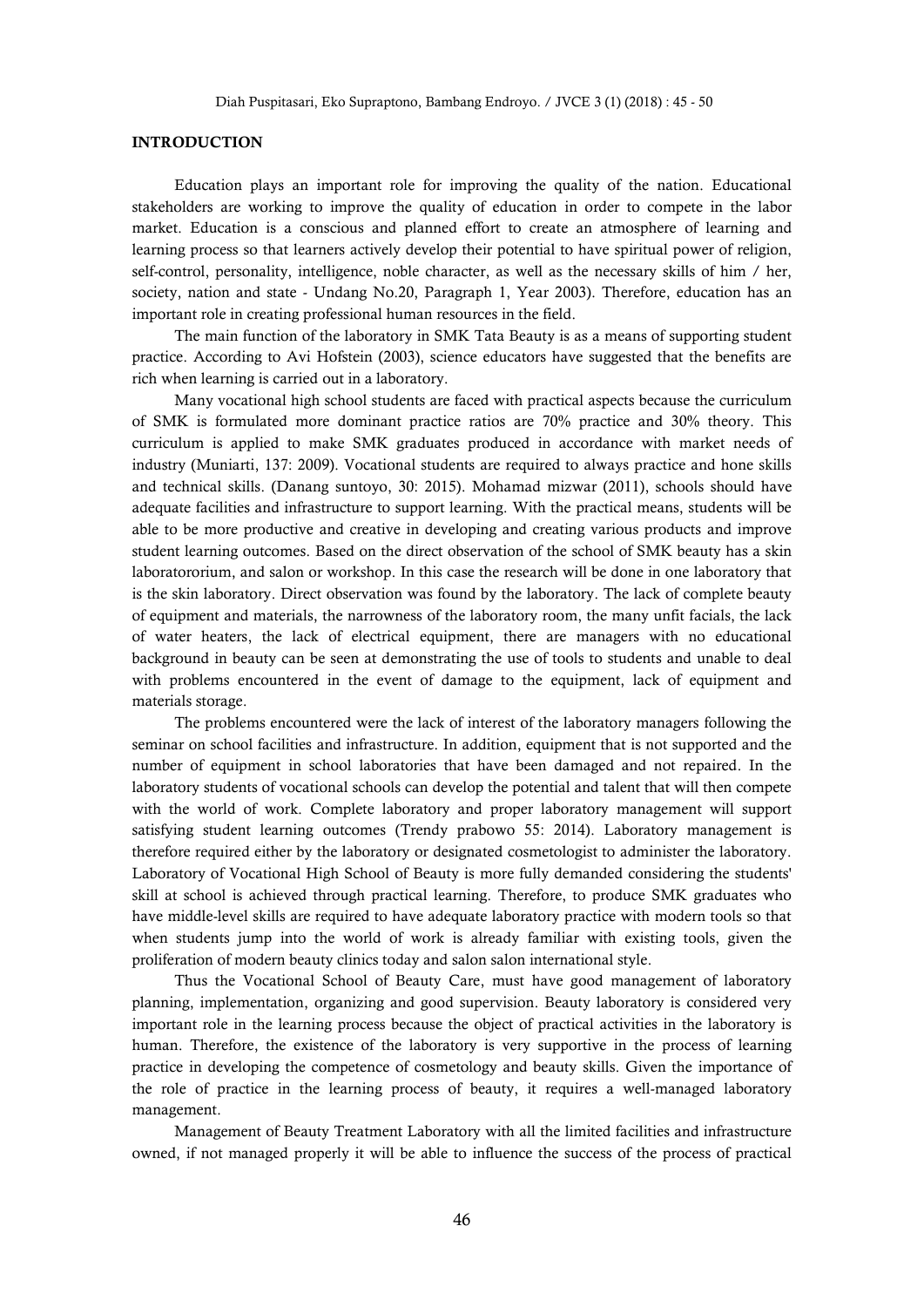learning in the laboratory. Therefore it is necessary to study in more depth in the form of research on the importance of the management of good skincare laboratory lab so that the laboratory can provide benefits and function optimally in practical learning in the laboratory.

## **METHODS**

#### Research Focus

This research will be focused on the management of Beauty Faculty program laboratory at SMK N 3 Pati and SMKN 6 Semarang, to know human resources management of laboratory managers and management of laboratory practice equipment.

#### Data and Research Data Sources

Sources of research data is obtained from SOP document laboratory usage, job description laboratory manager. And laboratory conditions at the study site.

#### Data collection technique

Interview methods are used to obtain information about a person or employee. Interviews are methods used to obtain information directly, profoundly, unstructured, and individually, when a respondent is asked by the interviewer to reveal feelings, motivations, attitudes, or beliefs. respondents who will be studied are teachers and laboratory guards.

Observation Method

Observational methods are conducted by observing and recording the behavior patterns of people or objects or events occurring in a systematic way (sugiono, 45: 2004). Observation method Observasmelakukan data collection through observation and pematatn behavior of someone (Sukardi, 50: 2015).

This observation is done in SMK N 6 and SMK N 3 Pati by observing and recording what we can see in this laboratory such as equipment, room area, ventilation, electrical and water installation, waste and spatial arrangement.

Documentation Method

The Documentation method is used for collected documents or archives to support the research objectives. Documentation in this research is to document the things that were studied including the conditions of skin and hair hairdoing laboratory.

This documentation is done by photographing every laboratory room both peralatn practice, storage space, and way of arrangement.

Interview Method

Interview methods are used to obtain information about a person or employee. Interviews are methods used to obtain information directly, profoundly, unstructured, and individually, when a respondent is asked by the interviewer to reveal feelings, motivations, attitudes, or beliefs. respondents who will be studied are teachers and laboratory guards.

These interviews were conducted in SMK 6 and 3 by recording and memvidio when the interview took place both with principal head teachers and teachers.

Data Validity

Triangulation used in this research is source triangulation. Triangulation of this source to test the credibility of the data is done by checking the data obtained through several sources namely the Principal, Chairman of the Program Expertise of Makeup and Beauty, Chairman of the Laboratory, and Teacher of the Makeup and Beauty. Triangulation effort is done with a view to obtain data / information that can be trusted truth.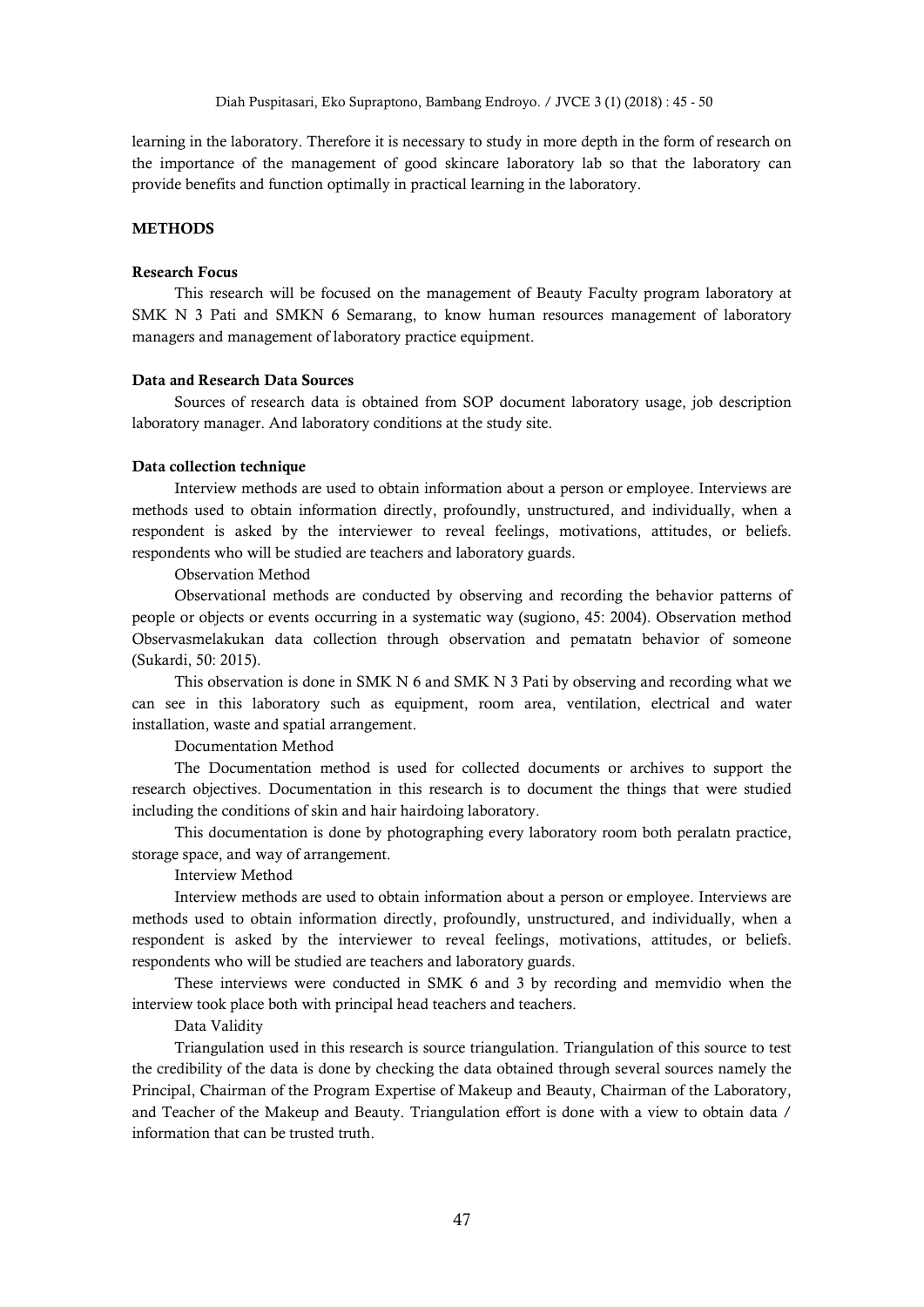#### RESULT AND DISCUSSION

The laboratory has an important role especially for vocational high schools. Laboratory owned by SMK Negeri 6 Semarang is in accordance with the needs and conditions of the school as a vocational school in the field of beauty. The laboratory majors beauty majors 6 Semarang has 5 beauty labs, among others there are 2 laboratories for hair beauty and 3 laboratories for skin care which includes space for makeup, space for body care, and room for facial treatment. Based on the results of observations about the management of beauty labs owned by SMK Negeri 6 Semarang can be said to be less developed. It can be seen from the condition of the laboratory building, laboratory space both hair beauty makeup and beauty cosmetology skin is also still in poor condition well maintained.

| Table 1. Description Infrastructure Standard Laboratory space Practice Program Expertise Beauty |  |  |  |  |
|-------------------------------------------------------------------------------------------------|--|--|--|--|
| Skin CareSMK N 6 Semarang                                                                       |  |  |  |  |

|   | Massage practice room 3 m2 / learner |                                                     | Capacity for 16 learners.                                                           |  |  |
|---|--------------------------------------|-----------------------------------------------------|-------------------------------------------------------------------------------------|--|--|
|   |                                      |                                                     | It should be 6 m2 / learner. The minimum area is 48m2.                              |  |  |
|   |                                      |                                                     | It should be a minimum area of 96 m2                                                |  |  |
|   |                                      |                                                     | The minimal width is $6 \text{ m}$ .                                                |  |  |
|   |                                      |                                                     | It should be a minimum width of 8 m                                                 |  |  |
|   | The practice room                    | 3m2 / learners                                      | Capacity for 8 learners.                                                            |  |  |
|   | face treatment                       |                                                     | It should be 6 m2 / learner. The minimum area is 24 m2.                             |  |  |
|   |                                      |                                                     | It should be a minimum area of 48 m2                                                |  |  |
|   |                                      |                                                     | The minimal width is 6 m                                                            |  |  |
| 3 | The practice room                    | 4 m2 / learner                                      | Capacity for 8 learners.                                                            |  |  |
|   | hand and care                        |                                                     | It should be $6 \text{ m}$ / learner. The minimum area is $32 \text{ m}$ $\Omega$ . |  |  |
|   | feet                                 |                                                     | It should be a minimum area of 48 m2                                                |  |  |
|   |                                      |                                                     | The minimal width is 6 m.                                                           |  |  |
| 4 | Storage space                        | $2 m2 /$ instructor                                 | The minimum area is 15m2.                                                           |  |  |
|   | and instructors                      | It should be 4 m2 / learner It should be 48 m2 wide |                                                                                     |  |  |
|   |                                      |                                                     | The minimal width is 6 m                                                            |  |  |
|   |                                      |                                                     |                                                                                     |  |  |

Skin care laboratory at SMKN 3 Pati based on direct observation of skincare skincare laboratory widely and still in well maintained condition, good practice equipments which include trolly, bed, electric appliance, storage can be said neatly, space and ventilation quite comfortable for student learning activity .

Based on direct observation shows that equipment and equipment in the laboratory equipment in good condition although still found the educational facilities in the condition of damaged and unkempt. The standard facilities and infrastructure of skin care laboratory in the Regulation of the Minister of National Education (Permendiknas) Number 40 year 2008 dated 31 July 2008 are as follows:

(1) The practice room of skincare expertise program functions as a learning activity place: massage, facial care, hand and foot care.

(2) The minimum practice space of the skincare program is 2,240 sqm to accommodate 32 students, which includes: 96 m2 of practice space, 48 m2 facial treatment room, 48 m2 nursing and foot practice room, 48 m2 storage and instructor room.

(3) The practice room of skincare expertise program is equipped with infrastructure

(4) The practice room of skincare expertise program is equipped with facilities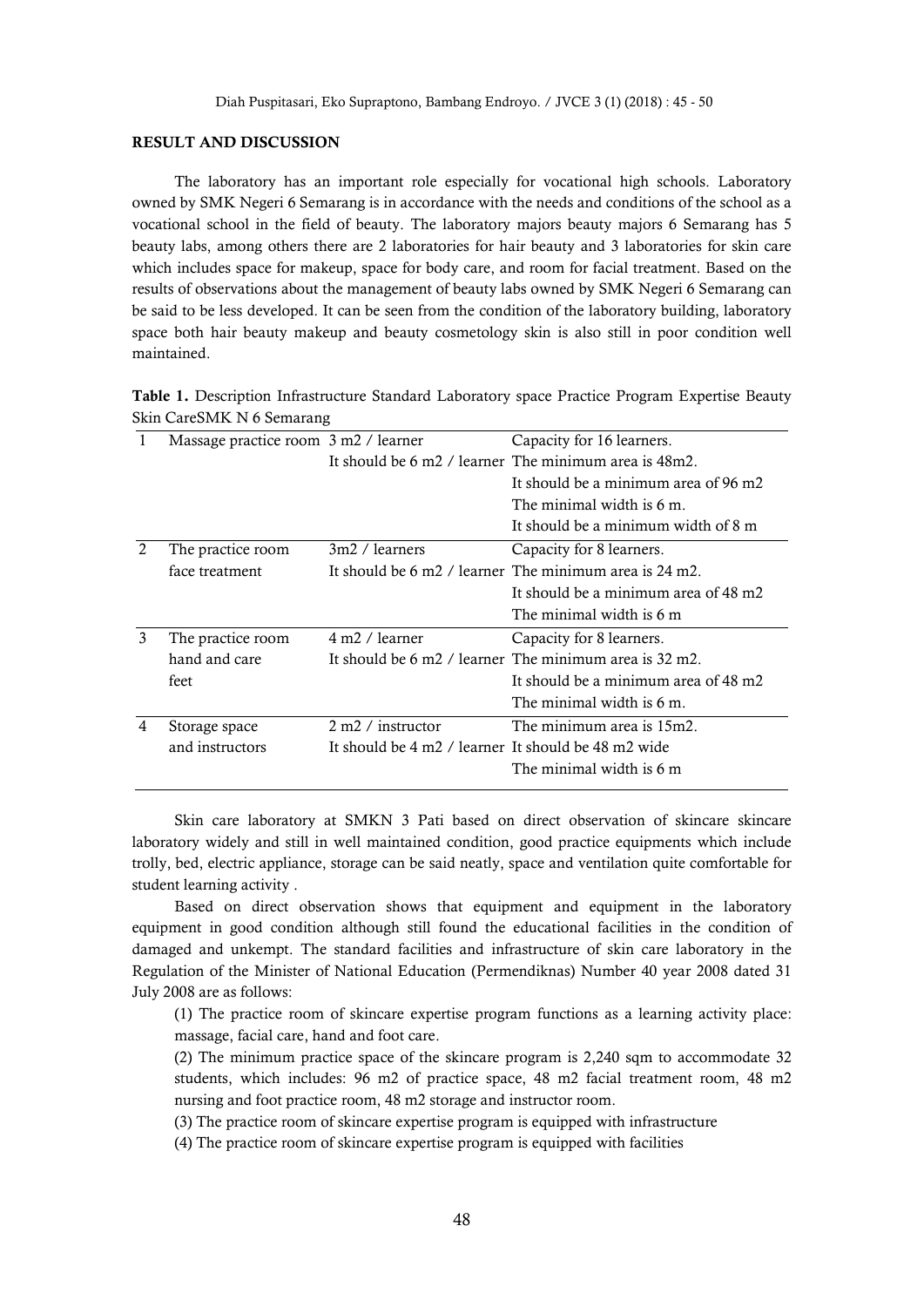Diah Puspitasari, Eko Supraptono, Bambang Endroyo. / JVCE 3 (1) (2018) : 45 - 50

|               | Massage           | practice 3 m2 / learner    | Capacity for 16 learners.                                           |
|---------------|-------------------|----------------------------|---------------------------------------------------------------------|
|               | room              | It -                       | should be 6 m2 / The minimum area is $100m2$ .                      |
|               |                   | learner                    | It should be a minimum area of 96 m2                                |
|               |                   |                            | The minimum width is 10m.                                           |
|               |                   |                            | It should be a minimum width of 8 m                                 |
| $\mathcal{L}$ | The practice room | 3m2 / learners             | Capacity for 8 learners.                                            |
|               | face treatment    |                            | It should be $6 \text{ m2}$ / The minimum area is $50 \text{ m2}$ . |
|               |                   | learner                    | It should be a minimum area of 48 m2                                |
|               |                   |                            | The minimal width is 6 m                                            |
| 3             | The practice room | 4 m <sub>2</sub> / learner | Capacity for 8 learners.                                            |
|               | hand and care     |                            | It should be $6 \text{ m2}$ / The minimum area is $50 \text{ m2}$ . |
|               | feet              | learner                    | It should be a minimum area of 48 m                                 |
|               |                   |                            |                                                                     |
| 4             | Storage space     | $2 m2 /$ instructor        | The minimum area is 38m2.                                           |
|               | and instructors   |                            | should be $4 \, \text{m2}$ / It should be $48 \, \text{m2}$ wide    |
|               |                   | learner                    | The minimum width is 6                                              |
|               |                   |                            |                                                                     |

Table 2. Description Infrastructure Standard Laboratory space Practice Program Expertise Beauty Skin Care SMK N 3 Pati

Based on the above table it can be concluded that the practical laboratory at SMK N 3 Pati has fulfilled the laboratory standard, but the storage space and infrastructure have not met the laboratory standard, the equipment good practice tools are very supportive learning tools, because the equipment in this laboratory has 1: 1 equipment with the students, so that the practice activities of the laboratory can run well besides the students can be more proficient in using the equipment.

In the management of the SMK laboratory has planned the programming with the maximum but there are constraints and support factors experienced in the implementation of management, namely: budgetary constraints, SMK N 6 budget equipment renewal and the addition of equipment practice is very minimal so there is no addition of equipment, land constraints, N 6 is located between a very densely populated residential city so it is difficult to carry out the expansion of land, the number of teachers of beauty in SMK 6 is not in accordance with his expertise, and is approaching the retirement age limit.

SMK 3 Pati has a wide area of land so it is easier to expand the laboratory building SMK 3 Pati has the ease in receiving the budget, especially that used for facilities and prasaranan laboratory space, Teachers SMK 3 Pati is still young and 90% graduates Tata Beauty.

#### **CONCLUSION**

Based on the results of research data conducted on the management of laboratory SMK Central Java, in detail Laboratory management can be seen that is in Planning laboratory of beauty in SMK N 6 include: (1) preparation of program covering procurement planning needs of laboratory type in accordance with curriculum, (2) utilization of cosmetology and beauty laboratories, which include: division of tasks for the entry of tools, materials and cosmetics, the distribution of cleanliness schedule, and the use of the practice space, (3) the funding which is incomplete and incompatible with the number of students. covering the cost of procurement of facilities and infrastructure, inventory of operational costs of maintenance of facilities and infrastructure.

Planning of skin care laboratory in SMKN 3 starch Includes: (1) Determination of annual activity schedule, (2) Prepare equipment needs according to established fund, purchase new practice